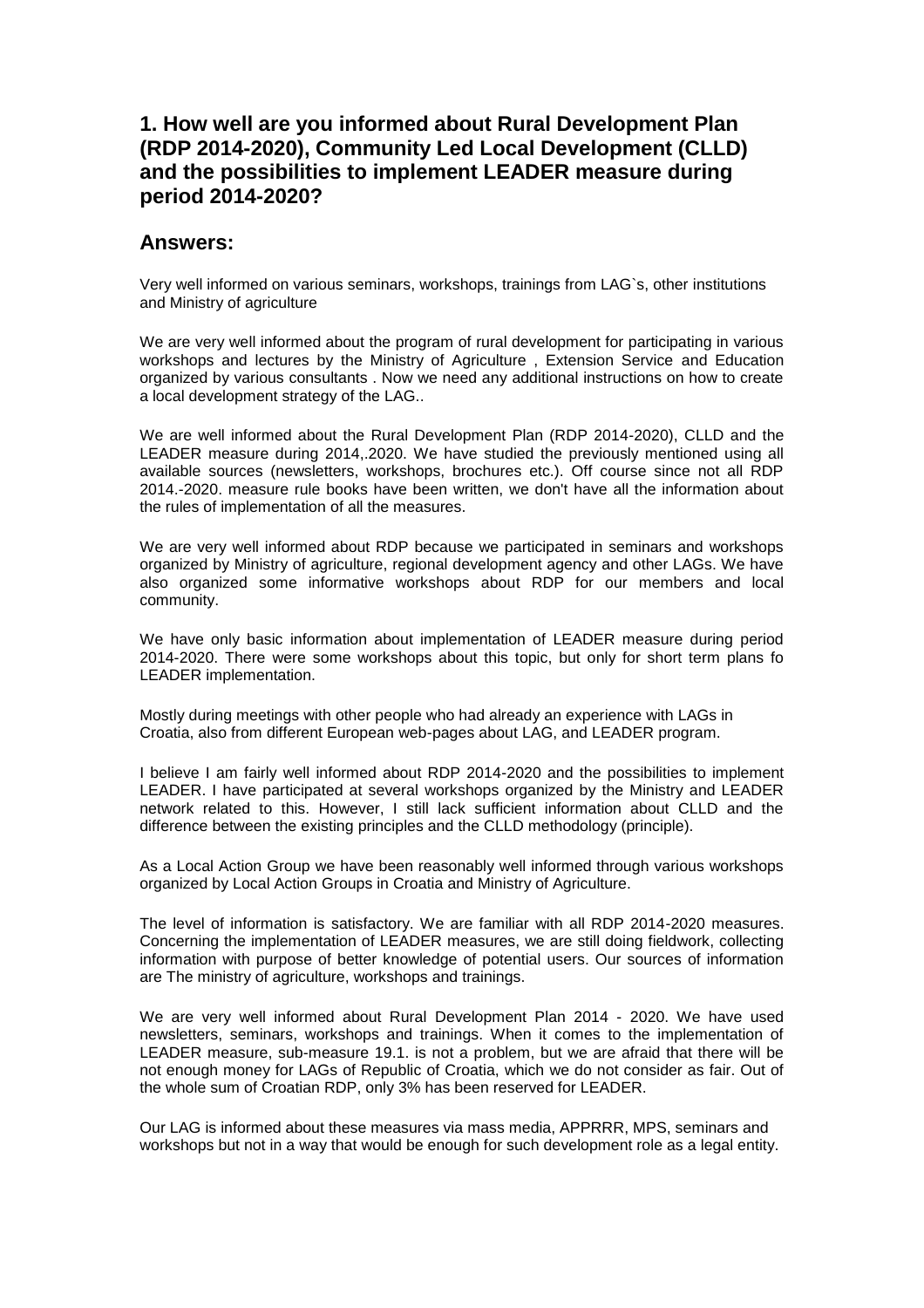Our LAG is well informed about the Rural Development Program, especially concerning the measures related to the Local Development Strategy. We also use the services of the outside consultant who is updating us on actual events and changes concerning the Rural Development Program. We are also participating at the workshops organized by the Ministry of Agriculture, LEADER network, LAGs and other stakeholders. At the same time we do have less information on CLLD methodology, except for the official documents. But through our international partners (from Slovakia, Check Republic, Slovenia and Hungary) we do manage to get basic information and understanding on how CLLD may be applied.

Good Newsletters, seminars, workshops, trainings Unfortunately after public consultation documents look really different and sometimes it is not good to start researching or doing something to early

We've been participated in several workshops, seminars, etc., regarding to that, I would say that Our knowledge about this (for us,very important) subject is mainly theoretical.

### **2. What do you find are the most positive things during LEADER implementation in Croatia?**

#### **Answers:**

We find that the most positive effect the LEADER had during its implementation in Croatia is the bottom-up approach, which was something innovative for the Croatian society. Also one of the biggest benefits of the LEADER measure in Croatia was its contribution to the networking of the local stakeholders.

LEADER gives a direct answer to specific local rural needs. It supports the smaller projects that have a significant and visible positive effect to quality of living in rural areas.

Merging into groups (LAGs) where all three sectors share equal rights although their main role has not been put entirely into action.

Networking between LAG's on Croatian lever

Our has been actively involved in implementation of LEADER through measure 202 within the IPARD program for Croatia. Implementation has two main segments: 1) education and citizen's participation of LAG area; 2) implementation of local development strategy. Through education program, local population got familiar with basic principles of LEADER approach and how to participate in Open Calls within the Rural Development Program. More than 2000 people were involved in communication and various information dissemination actions. At the same time a group of young people were trained into PCM methodology and LEADER approach to be able assist local stakeholders to apply their projects for funding. Through measure 202, LAG has issued 10 Letters of Recommendation for IPARD program, 6 of which were approved for funding.

Creating the initiative on local level, building of long term trust and partnership. Rural areas, unlike urban areas, have much warmer human relations and tradition. Creating local initiative through networking led to more trustworthy relationship between Local managing authorities, LAGs and other development structure from the area.

Cooperation between local stakeholder dissemination of information

The most positive thing in Croatian LEADER is that we connected our members from different sectors and helped them to realize their possibilities in rural development. We organized a lot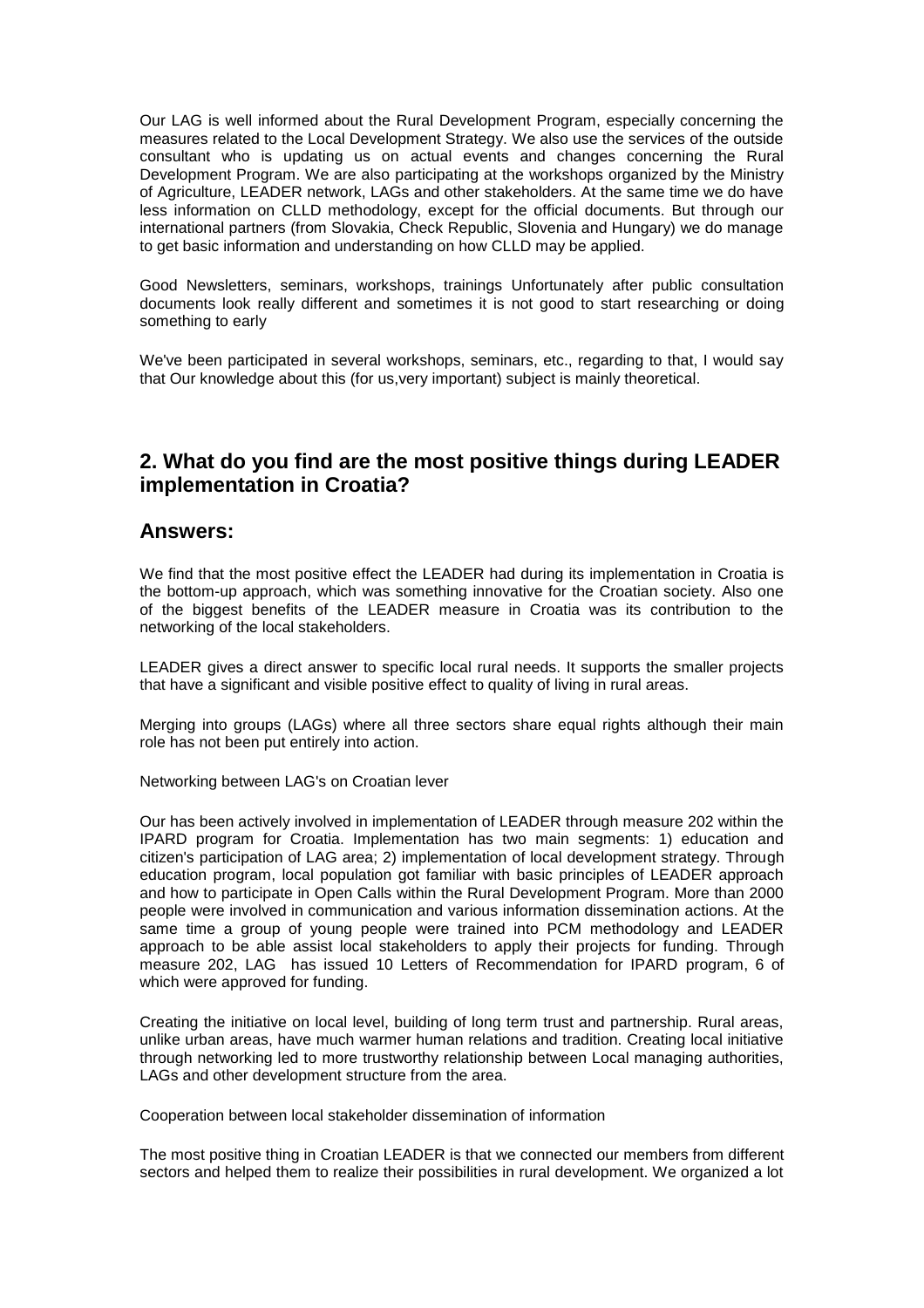of single-day trainings on various topics (volunteering, marketing, quality systems, preparation of projects, ..), multi-day training about preparation of projects eligible for EU funding for the members and volunteers of the LAG, two IT trainings, presentation of "Cooperative Entrepreneurship and EU funds" and the most important education "EU FONDS MANAGER<sub>"</sub>. We participated with our members (local entrepreneurs) in some local and regional fairs with a goal of promoting rural area of LAG, and we had several study visits to similar rural areas.

On the beginning the most positive was a will and an enthusiasm of the local people that really believed how new European rules will wake up the villages and islands and help their development. People really started to educate ourselves and also they changed their old and a bit isolated ways of living and working - they tried to develop and modernize their jobs; they also finally recognized a values of their traditions. At the very beginning of making and foundation of LAGs.

The strongest aspect of LEADER implementation is establishment of integrated and multisectorial approach. Horizontally, cross-sectorial linking, as well as vertically, linking between local regional and national institutions, is of particular importance in achieving sustainable rural development, combining public, private and civil sector.

Major benefits of the LEADER program in the Republic of Croatia have obtained information about the specific needs of each rural area and a larger number of educated people who transmit information about all the possibilities of rural development on the work of LAGs and LEADER approach as well as simplify the withdrawal of EU funds .

So far, LEADER in Croatia has not been yet explicitly implemented, due to the fact that we have been implementing Measure 202 (IPARD). Nonetheless, the pre-accession period was used for LAG formation and LEADER implementation. When it comes to local success stories and positive aspects, we can mention creation of LAGs in Croatia and creating partnerships between public, civil and business sectors in the area covered by a particular LAG.

Most positive aspect is the process of building awareness of importance of bottom up approach and the fact that local population is becoming more involved and taking responsibility for their own development.

LEADER supported and promoted local manifestations. LAG`s have an open door approach to local people, lots of agriculture holdings are informed on rural policies in EU and opportunities. Local people create the main strategic focus of LAG.

# **3. What are your main needs related to the LDS (local development strategy) Guide?**

#### **Answers:**

Most important topics: - creating positive climate for entrepreneurship - analysing most profitable agriculture models of doing business - creating a portfolio of positive case study in the field of agriculture - creating a portfolio of positive case study in the field of family farming manufacturing final branded products - analysing distribution channels and market potentials (on EU level) linked with comparative advantages of a particular area Find most difficult: ensuring local political support and awareness of predominant importance of developing entrepreneurship within communities that are economically undeveloped

#### Evaluation of projects, Data research

Within the Guide all the topics related to the LDS (local development strategy) should be covered thoroughly. However we find that special attention should be given to tendering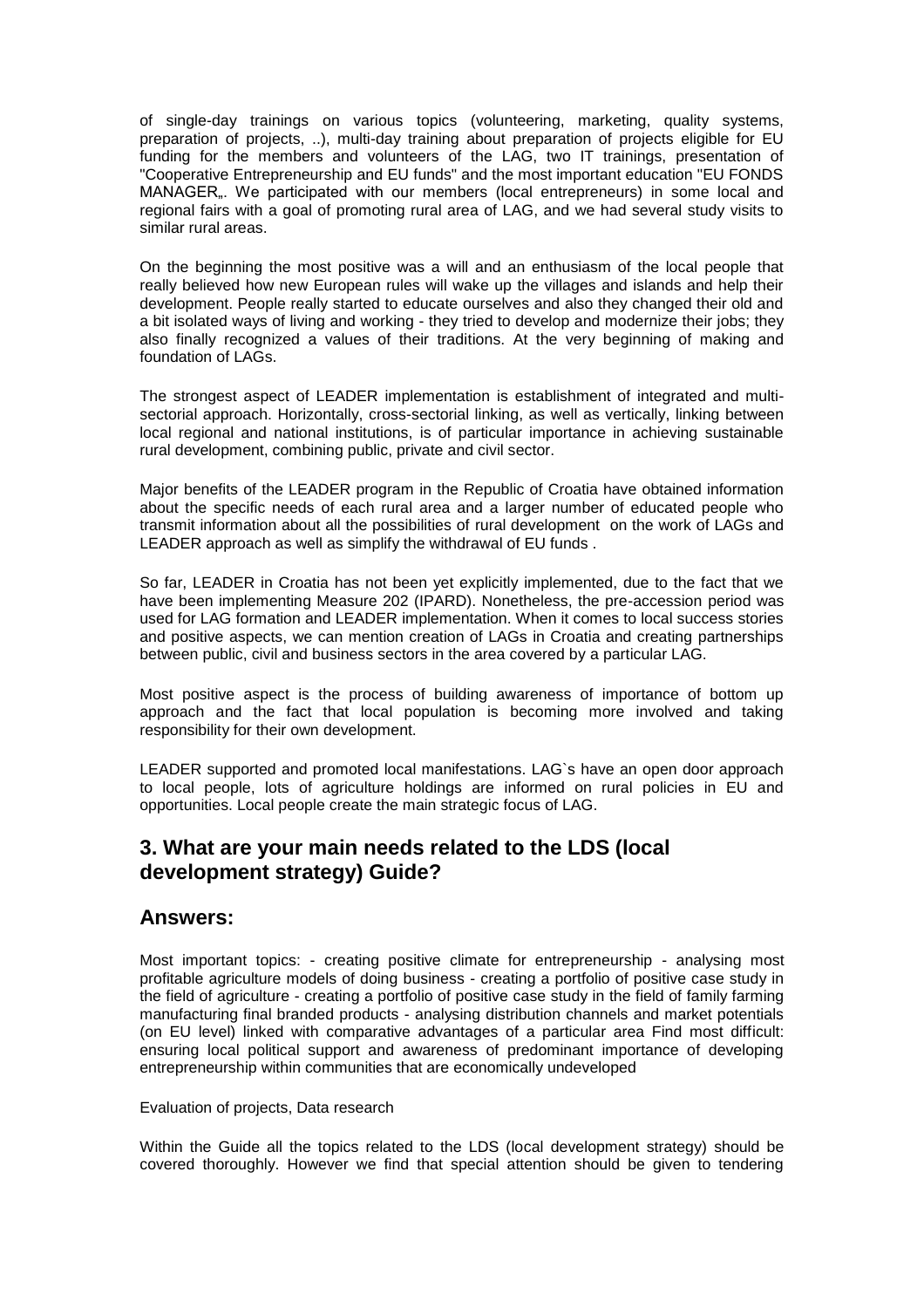procedures and evaluation as well as the measures allowed in the LDS. The topics we have mentioned previously are the ones that we find most difficult as well.

A deficiency that each Strategy usually has is an unreal needs that are written without checking and understanding a real situation on the place or rural area on which this Strategy refers to. It is usually very unspecific and mostly has some default parameters that has to be satisfied, but they are not rally uncommon with a real situation. Also, in many cases doesn't recognizes the real problems of our agricultural producers or economy.

Evaluation and monitoring of LDS evaluation of the project described in LDS (and scoring), preparation of documents for tender and tendering that will carry out LAG to prepare the project call! How to adjust the expectations of local communities in accordance with the available measures and resources that will be available LAG

We think that all obligated LDS topics must be very well covered and described in the Guide with emphasis on evaluation process of projects.

The most important and difficult topic that should be covered in the Guide is the detailed explanation of all new sections that were not included in the previous strategies and which are still undefined (evaluation, monitoring). Also, the authority of the LAG should be covered.

Guide for the development of the local development strategy of the LAG should contain accurate and detailed instructions on how to develop strategies and descriptions of each unit of the recommended content strategy . The most difficult topics a way of monitoring and evaluating the implementation of strategies to support the implementation of the strategy and the financial resources needed to implement projects .

When it comes to the needs related to the projects involved in LDS: 1) How to invite tenders and prepare/publish call for proposals. 2) Define the process of choosing the projects regarding LDS and the call for proposal. 3) The process of project selection. 4) Specify the criteria on which basis a particular project shall be given additional 20% of grants, avoiding conflict of interests. 5) Conditions that both the board and the commission, the bodies responsible to project selection, have to fulfill to avoid conflict of interests 6) Make suggestions considering the body responsible for project selection - should it be the board, external experts, or some other body. 7) System of monitoring of project implementation? 8) Evaluation of project implementation and field control.

Regarding LDS as such: 1) What the LDS should contain of (in chapters). 2) Define LDS implementation plan and the activity implementation to achieve the LDS goals and outcomes. 3) System of monitoring of LDS implementation - shall it be working groups, or something else. 4) Evaluation of LDS implementation and field control. 5) Surveillance over financial management of LDS implementation. 6) LDS evaluation - once a year, once in six months? Should some external expert do evaluation? - What's your recommendation? Should LAGs respect the same rules and criteria as Paying Agency for Agriculture, Fisheries and Rural Development when it comes to publishing invitations for tenders and calls for proposal?

Concerning the Guidelines to Preparation and Implementation of the LDS we do expect the following: - process of preparation and implementation of the LDS - evaluation process of LDS - integrating the Rural Development Program measures into the LDS - clear instructions on how to evaluate innovation of projects - how to evaluate projects within the LDS - how to create an efficient Action Plan

From the Guide we expect excellent knowledge of LDS drawing methodology. Someone who is able to lead the team working on creation of LDS. Good knowledge of evaluation and monitoring as well.

The most important is to prevent the "copy-paste" principle where all LAGs use the same format and simply copy segment of texts (since it is possible and even factually correct to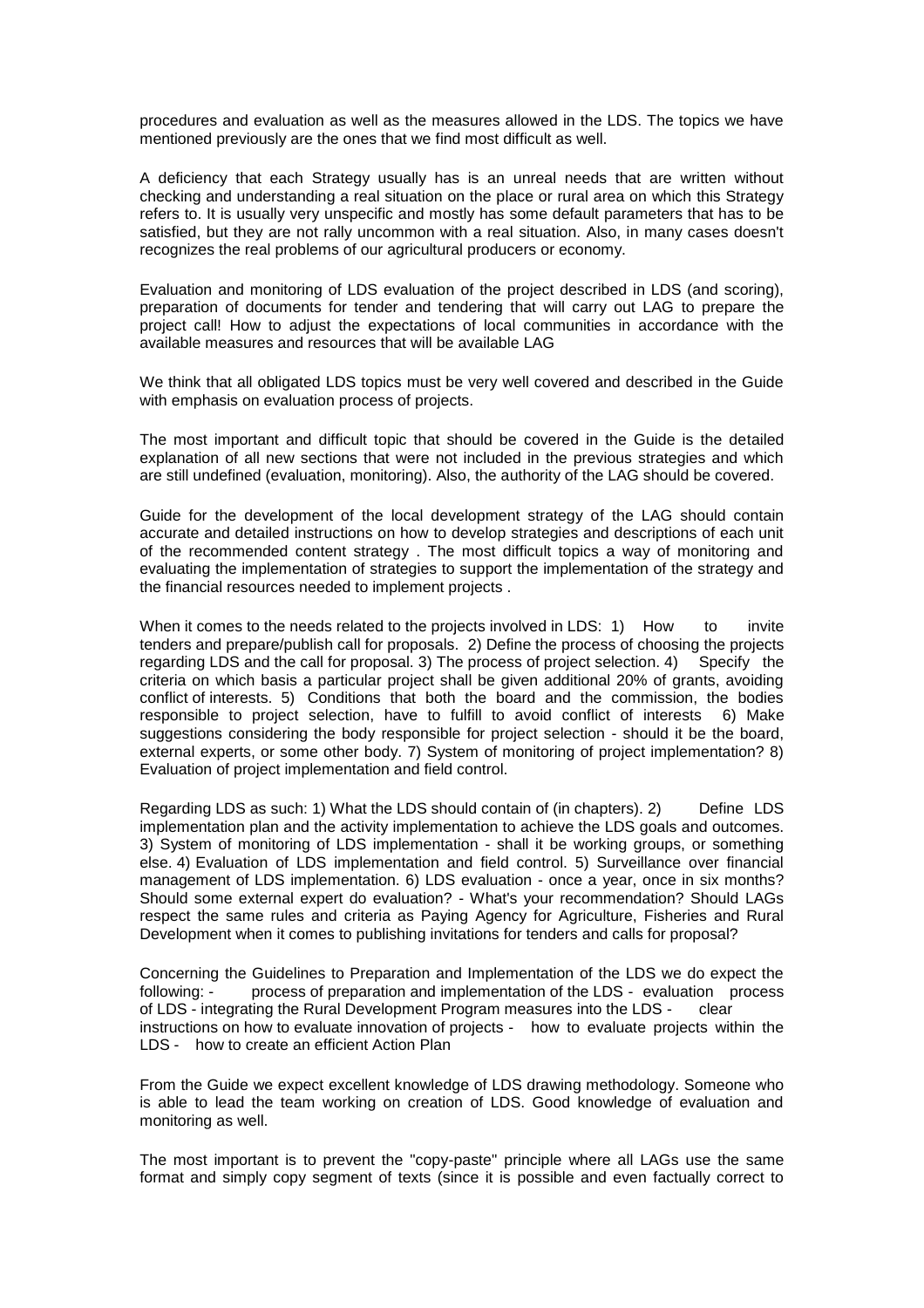apply it). We need to clearly define what kind of project we will be able (allowed) to finance in order to select such project in advance. Do we need to choose measures from the RDP 2014- 2020, or our projects can be different? If we will have to choose the measures, will we be able to change the conditions and list of obligatory documentation?

Please helps us with defining the best way how to: - evaluate each project, without confrontation - form the evaluation commission (external or internal experts) - establish successful monitoring procedure I think that for us in LAG, the challenging task will be to evaluate the effect, impact and importance of projects regarding to the needs of our area.

what type of projects and the level of description for projects to consider as crucial for strategy, applying procedure for beneficiaries, evaluation process (administrative compliance check, choosing a project to finance, contracts with beneficiaries, monitoring the project implementation).

# **4. What kind of activities does your LAG foresees for the LDS preparation period (6 months period to implement RDP's submeasure 19.1).**

#### **Answers:**

92.3% (12 responses) An analysis of the existing development strategies (ie existing LDS from the IPARD-period, local and regional strategies) to find synergies and focus

92.3% (12 responses) Contract external consultants to provide support for LDS preparation

76.9% (10 responses) Training of the existing LAG staff to raise capabilities to draft a LDS

61.5% (8 responses) Arrangement of the study visits to other Member States to collect best practices about the LDS drafting

15.4% (2 responses) Other

### **5. What kind of stakeholder involvement activities does your LAG foresees for the LDS preparation period?**

### **Answers:**

100% (15 responses) Will arrange questionnaires/surveys about the target groups expectations and needs towards the LDS and perspective funding possibilities

100% (15 responses) Will arrange thematic workshops/seminars to collect target groups input into LDS

93.3% (14 responses) Will publish information (website, local newspapers) about the LDS preparation period and possibilities to be included 12 80% Will publish a LDS draft and offer a possibility to provide feedback/amendments

73.3% (11 responses) Will hold a general participation seminar to introduce LDS draft and to collect feedback from participants

6.7% (1 response) Other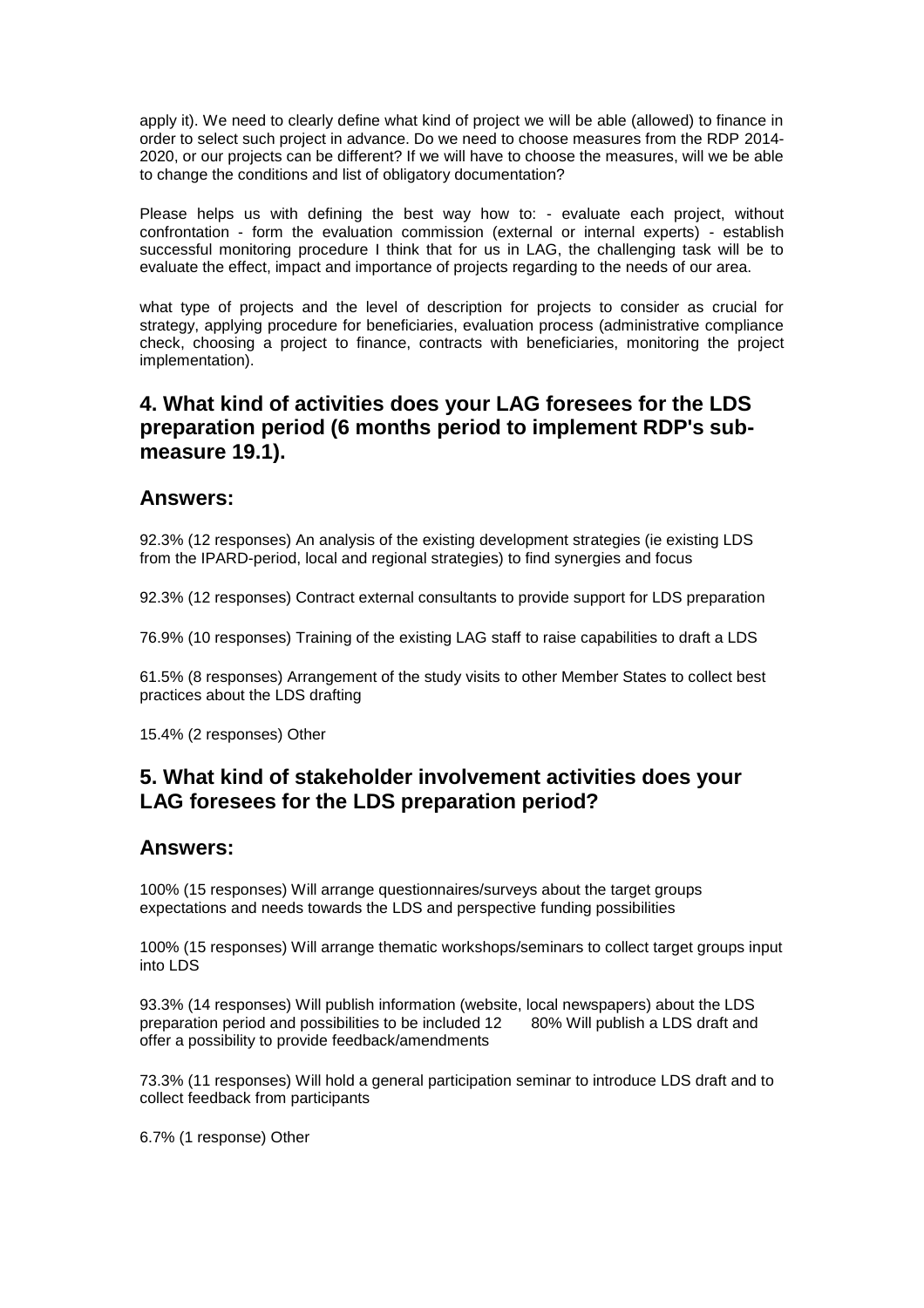# **6. How would you describe the role and importance of the (international and national) co-operation for your LAG during the forthcoming period?**

57,1% (8 responses) Very important. We have already had a successful national and international co-operation experience and would like to proceed with that during the forthcoming years.

42,9% (6 responses) Very important, although our LAG has not done any significant cooperation with either other Croatian LAG's or foreign LAG's we are about to stress the role of co-operation in our LDS and want to implement it during the forthcoming years

0% We do not see any potential co-operation needs for our LAG's during the forthcoming years

## **7. How do you plan to organize project calls for local applicants in your LAG?**

40% (6 responses) To collect applications by e-mail, arrange evaluation and feedback using e-mail communication

26.7% (4 responses) To set up user-friendly web-based application and evaluation eenvironment

20% (3 responses) Other

13.3% (2 responses) To collect paper copies of the applications, to prepare written evaluation sheets and protocols and to provide written feedback to applicants

### **8. What do you consider the main challenges to design support measures into the LDS?**

42.9% (6 responses) To choose and describe the eligible and relevant activities to be financed by the support measures of the LDS

35.7% (5 responses) To set up an effective and transparent evaluation systems of the applications to be submitted according to the support measures

14.3% (2 responses) To choose the most relevant types of operations to finance within the support measures of the LDS

7.1% (1 response) Other

# **9. What kind of quality criteria do you find most important to take into account if the LAG's strategies are evaluated?**

35.7% (5 responses) Cohesion of the strategy (how well background information, SWOTanalysis, objectives, support measures etc are connected with each other)

35.7% (5 responses) Contribution to LEADER measure specific goals and EAFRD priorities;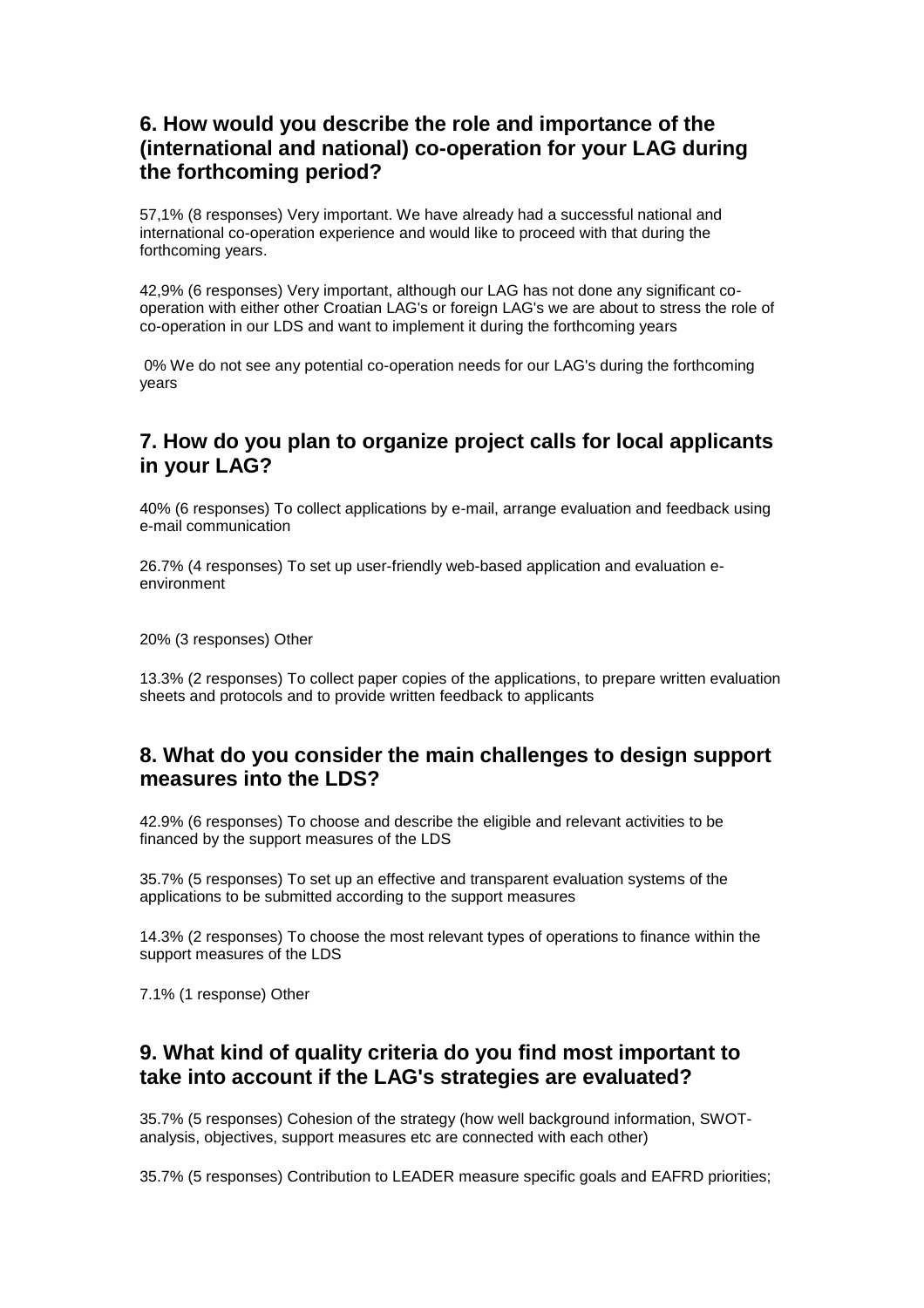14.3% (2 responses) Accordance with the LAG's regions background (based on region's analysis and stakeholder involvement)

7.1% (1 response) Transparency of work and decision making procedures

7.1% (1 response) Other

# **10. Please provide any other necessary information, comments, suggestions you find important for us to consider during the LDS Guide preparation.**

Please,do not forget on the very important fact : that REPUBLIC CROATIA HAS MORE THAN THOUSAND ISLAND - from that number 66 islands are inhabited - someone should consider living on those islands during preparation od the next LRS. Thank you

There are big differences within Croatian LAGs, through biodiversity and landscape factors, demographic structure (number and age of population), potential for use of certain RDP 2014- 2020 measures. We consider it is necessary to pay attention on evaluation from the previous period, which will not be founded only on percentage of used funds but also on end result. 1. Number of workshops 2. Number of users-in proportion to the number of workable population 3. Number of issued recommendation letters for IPARD 4. Number of registered users with requests for RDP tenders 5. Number of individual consulting 6. Overall evolution since the beginning of the evaluation period

We also find it necessary to evaluate the projects proposals for the coming period, which does not have to mean that LAGs with higher population will propose more projects and cover more RDP goals (and focused regions) - the number of potential users on the observed territory. The importance of evaluation and monitoring during the project implementation.

Guide for LDS preparation we need immediately or as soon as possible, please describe do we in the LDS for 2014-2020 take into the strategy some objectives that can not be financed from the RDP 2014-2020, but from other funds (ESI) We think that we probably can declare it but we can not assign financial value to this goals or objectives through the description of the measures and activities which will be planned for implementation

Please, very clearly define if we need to CHOOSE THE MEASURES from RDP 2014-2020 for our projects, and will we be allowed to modify any requirements defined by the national Calls and official Rules.

We find it important to stress the predominant significance of developing small and medium entrepreneurship and developing models of building the level of knowledge and competencies necessary for creating a productive and successful business environment on a local level.

The Ministry of Agriculture has put some restraints concerning LDS preparation and its later implementation - they have limited us to have maximum 60 pages in our strategy. What is more, they have defined in advance which measures we can incorporate in our strategies, and these are: M 3, M 4, M 6, M 7, M 8, M 9 and M 16. They have also set up the structure of the board (regarding the share of public, civil and business sector) - if we did not comply, we would be discarded as eligible candidates for sub-measure 19.1., and consequently submeasure 19.2. No matter how many LAGs there is in Croatia, there will not be enough money for all the LAGs.